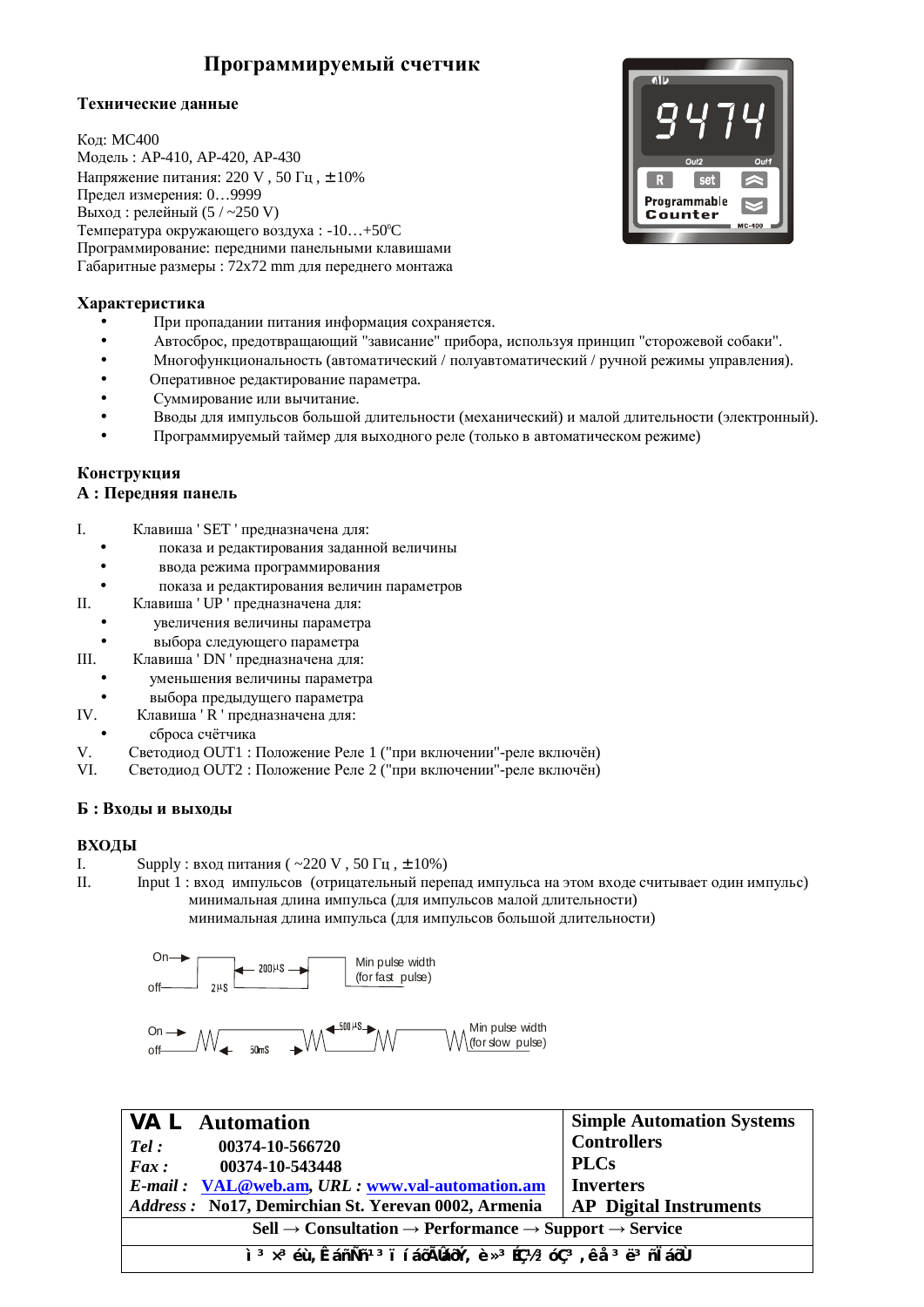- III. Input 2 :дистанционный вход сброса(отрицательный перепад импульса на этом входе сбрасывает устройство в нулевое состояние)
- IV. Input 3 : вход для вычитающего режима (соединение этого входа с (-), устанавливает устройство в режим вычитания).

#### **ВЫХОЛЫ**

 $±$  15...18 V, 50 mA используется для сенсоров и т.п.. Выходное реле (5  $A / \sim 250$  V)



#### **Инструкция по эксплуатации**

- Это устройство работает в двух режимах:
	- Нормальный режим (показ величины счёта).
	- Режим программирования (показ параметров).

Соединить провода питания и импульсов, подать питание, устройство начнёт работать в нормальном режиме.

- Для осмотра и редактирования заранее установленной величины (S\_V) нажать клавишу 'SET', на экране появится (S V) в мигающем режиме. Используя клавиши UP и DN, можно редактировать величину.
- Для осмотра и редактирования программируемых параметров, нажать и держать клавишу 'SET', пока первый параметр "Func" не появится на экране. Отпустить клавишу 'SET'. Для осмотра величины параметров, нажать клавишу 'SET' вновь ,и пока нажата клавиша 'SET', с помощью клавиш UP и DN редактировать величины. Или используя клавиши UP / DN, выбрать другой параметр и осмотреть или редактировать его величину. Отпустив клавишу 'SET' новая величина запоминается в памяти. . Если не трогать клавиши ,через некоторое время устройство возвращается в нормальный режим. Пожалуйста не путайте величину параметра с параметром меню

(например "Func"-это параметр меню, а "Авто" или "Аu.Hd " - величина параметра)

#### В таблице представлены существующие параметры и их величины

| Параметр    | Величина        |
|-------------|-----------------|
| Func.       | Auto-Hand-Au.Hd |
| Au.dt.      | 0.99.9          |
| <b>PuLS</b> | Slo-FASt        |
| Slo.n       | 0.20            |
| <b>SAUE</b> | YES-no          |
|             |                 |

# Описание параметров

Func. : Выбор режима (автоматический, полуавтоматический или ручной)

- Автоматический режим. Когда  $P V = S V$
- 1. Реле 1 и светолиол 1 включатся и останутся включёнными в течении периола времени, опрелеляемого "Au.dt." параметром
	- 2. Р\_V сбрасывается в ноль, счет продолжится без остановки.

Примечание: При вычитающем режиме, когда Р\_V=0, счёт должен остановиться. Чтобы восстановить счёт, надо отключить ввод "input3" от (-), устанавливая устройство в режим увеличения счёта.

Ручной режим. Когда P\_V =S V

1- Счёт остановится.

2- Реле 1 и светодиод 1 включатся и останутся включёнными.

3- Чтобы отключить Реле 1 и светодиод 1, и возобновить счёт, надо сбросить устройство в ноль, нажав клавишу "R".

| <b>VAL</b> Automation                                                                                                                                          | <b>Simple Automation Systems</b> |  |  |
|----------------------------------------------------------------------------------------------------------------------------------------------------------------|----------------------------------|--|--|
| 00374-10-566720<br>Tel:                                                                                                                                        | <b>Controllers</b>               |  |  |
| 00374-10-543448<br>$\boldsymbol{F}$ ax:                                                                                                                        | <b>PLCs</b>                      |  |  |
| E-mail: VAL@web.am, URL: www.val-automation.am                                                                                                                 | <b>Inverters</b>                 |  |  |
| Address: No17, Demirchian St. Yerevan 0002, Armenia                                                                                                            | <b>AP</b> Digital Instruments    |  |  |
| $\text{Cell} \rightarrow \text{Consultation} \rightarrow \text{Performance} \rightarrow \text{Support} \rightarrow \text{Service}$                             |                                  |  |  |
| ì <sup>3</sup> x <sup>3</sup> éù, ÊáñÑñ <sup>13</sup> i í áōÃÎdáōÝ, è x <sup>3</sup> Éǽ <sup>3</sup> óÇ <sup>3</sup> , ê å <sup>3</sup> ë <sup>3</sup> ñ l áōÙ |                                  |  |  |